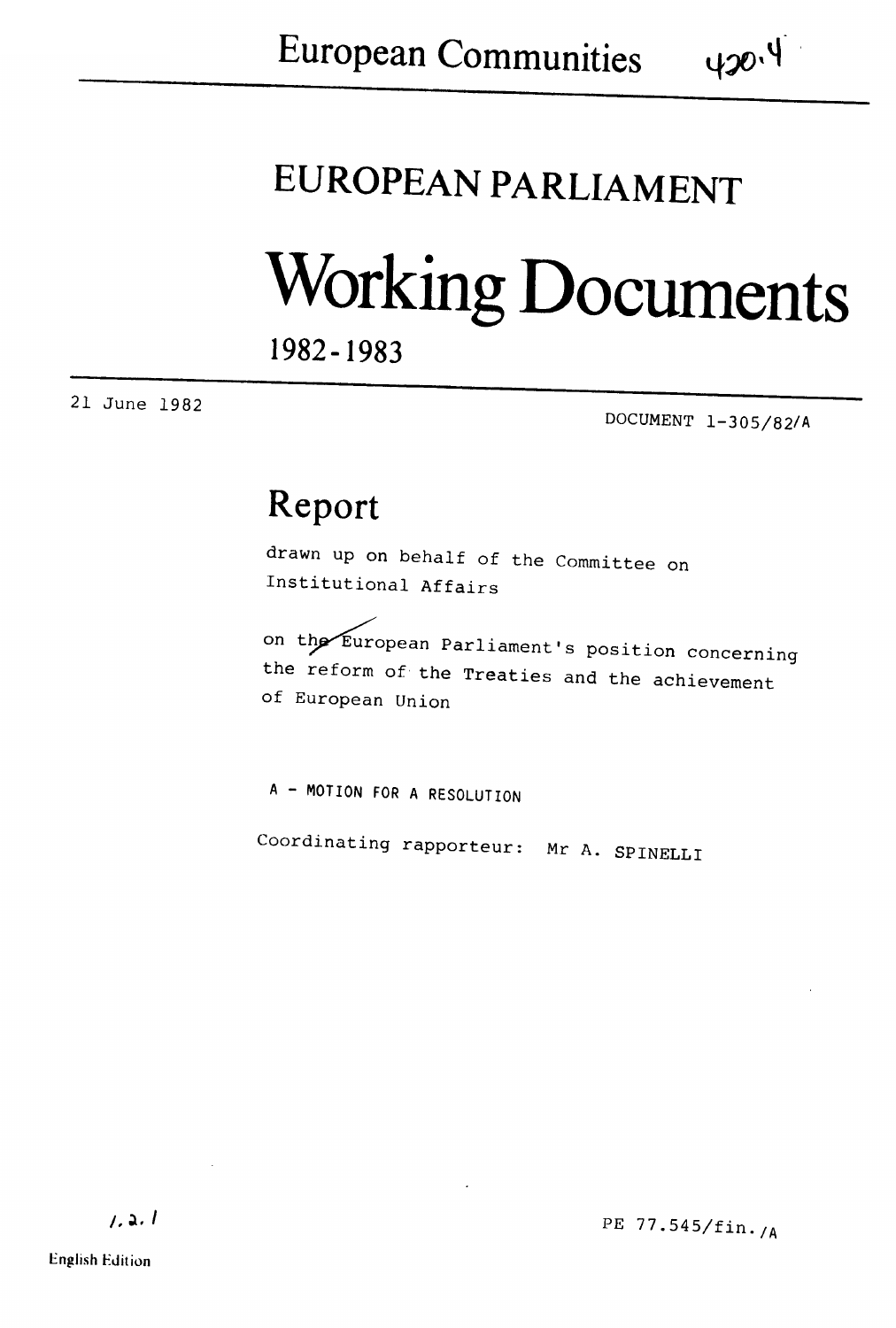$\label{eq:2.1} \frac{1}{\sqrt{2}}\sum_{i=1}^n\frac{1}{\sqrt{2\pi}}\sum_{i=1}^n\frac{1}{\sqrt{2\pi}}\sum_{i=1}^n\frac{1}{\sqrt{2\pi}}\sum_{i=1}^n\frac{1}{\sqrt{2\pi}}\sum_{i=1}^n\frac{1}{\sqrt{2\pi}}\sum_{i=1}^n\frac{1}{\sqrt{2\pi}}\sum_{i=1}^n\frac{1}{\sqrt{2\pi}}\sum_{i=1}^n\frac{1}{\sqrt{2\pi}}\sum_{i=1}^n\frac{1}{\sqrt{2\pi}}\sum_{i=1}^n\frac{$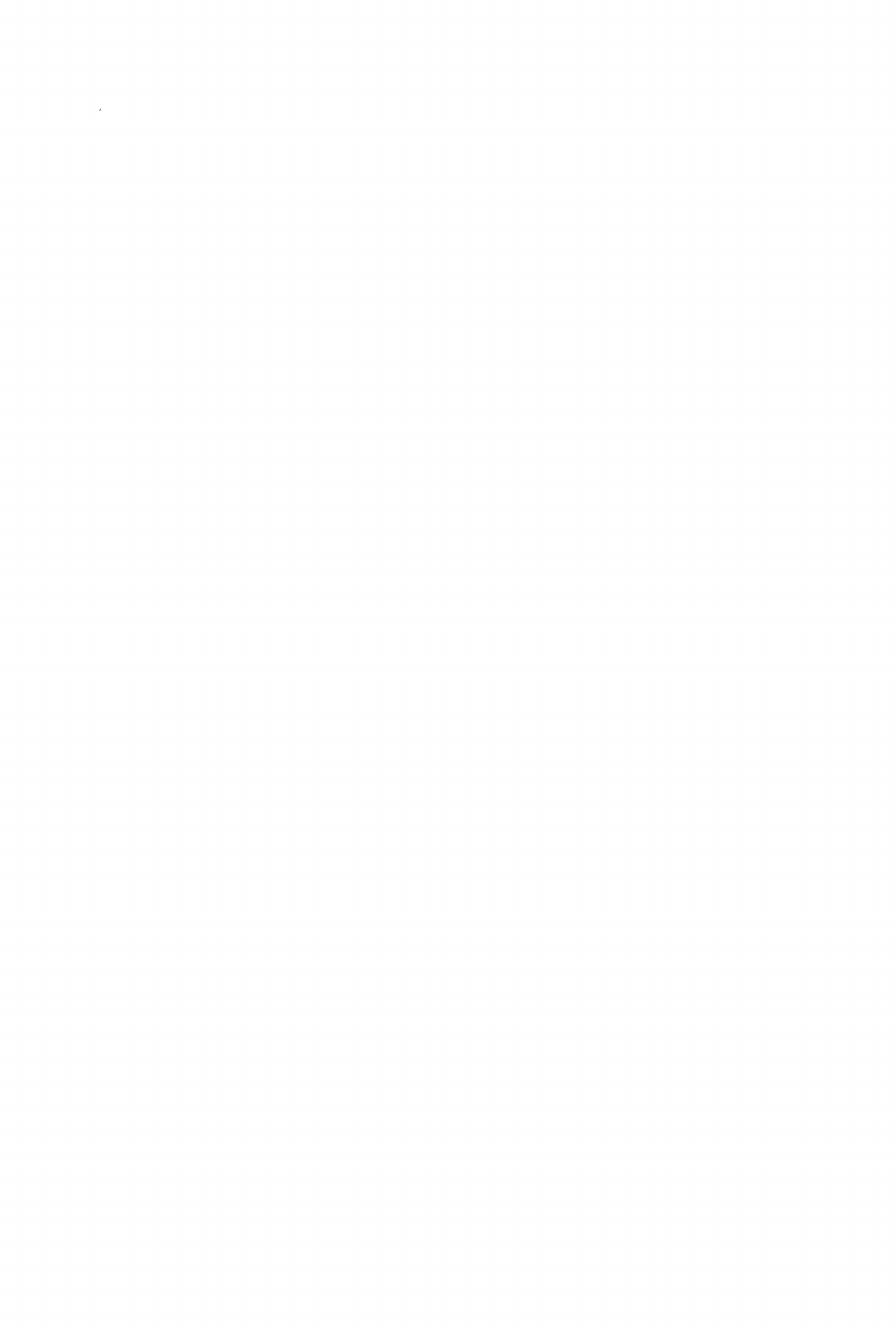By letters of 16 February and 17 March 1982 the Committee on Institutional Affairs informed the President and the enlarged Bureau of the European Parliament of its intention to submit a report on 'the position concerning the reform of the Treaties and the achievement of European Union'; the report is hereby submitted under the mandate conferred on the Committee on Institutional Affairs by Parliament's resolution of 9 July I9BI.

On 28 January 1982 the committee appointed Mr Altiero Spinelli coordinating rapporteur.

At its meetings of 24-zs February, L6-L7 March and 31 March-1 April, the committee examined the motion for a resolution. At its meeting of  $24-26$  May the committee adopted the resolution by 31 votes with 2 abstentions.

The following took part in the vote: Mr Ferri, chairman; Mr Jonker, Mr Pannella, Mr Nord, vice-chairmen; Mr Spinelli, coordinating rapporteur; Mr van Aerssen, Mr Antoniozzi, Mr Bonaccini (deputizing for Mr Chambeiron), Mr Cariglia (deputizing for Mr Plaskovitis), Mr de Courcy Ling (deputizing for Mr Spencer), Mr De Gucht, Mr Deschamps (deputizing for Mr Kallias), Mrs Duport (deputizing for Mr Moreau), Mr Fanti, Mr Ingo Friedrich (deputizing for Mr Pfennig), Mrs Gaiotti de Biase (deputizing for Mr Seitlinger), Mr Haagerup (deputizing for Mr Visentini), Mr Hänsch, Mrs van den Heuvel, Mr Ippolito (deputizing for Mr Ephremidis), Mr Christopher Jackson, Mr Johnson, Mr Luster (deputizing for Mr Lücker), Mr Macario, Mr Pflimlin (deputizing for Mr Blumenfeld), Mr Prag, Mr Radoux, Mr Ruffolo, Mr Schieler, Sir James Scott-Hopkins (deputizing for Mr (Ar Seeler (deputizing for Mr Saby), Mr Verroken and Mr Zecchino.

The explanatory statement will be published separately.

3 - PE 77.545/fin.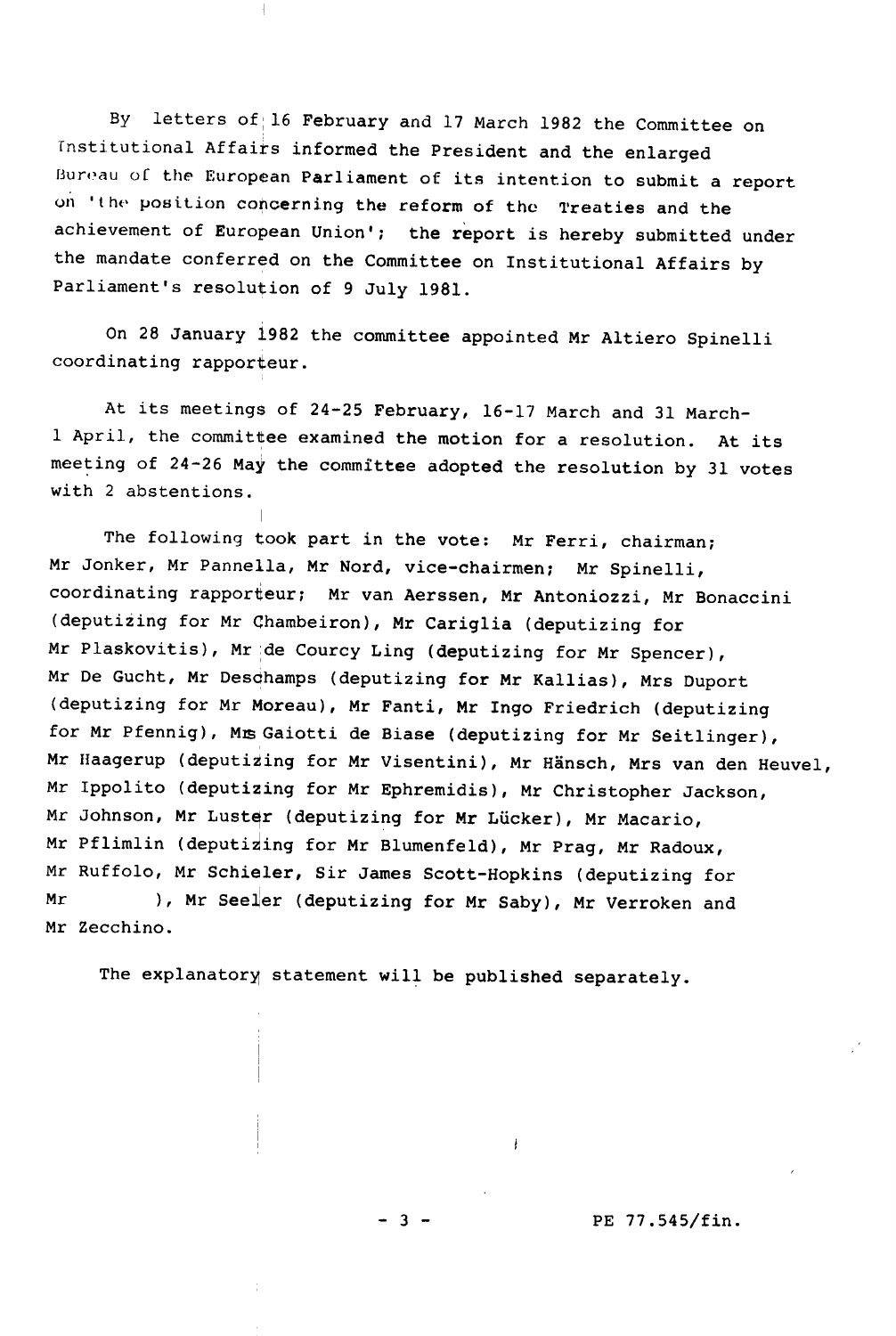$\label{eq:2.1} \frac{1}{2} \int_{\mathbb{R}^3} \frac{1}{\sqrt{2}} \, \mathrm{d} x \, \mathrm{d} x \, \mathrm{d} x \, \mathrm{d} x \, \mathrm{d} x \, \mathrm{d} x \, \mathrm{d} x \, \mathrm{d} x \, \mathrm{d} x \, \mathrm{d} x \, \mathrm{d} x \, \mathrm{d} x \, \mathrm{d} x \, \mathrm{d} x \, \mathrm{d} x \, \mathrm{d} x \, \mathrm{d} x \, \mathrm{d} x \, \mathrm{d} x \, \mathrm{d} x \, \mathrm{d} x \, \mathrm{d} x \, \mathrm{d$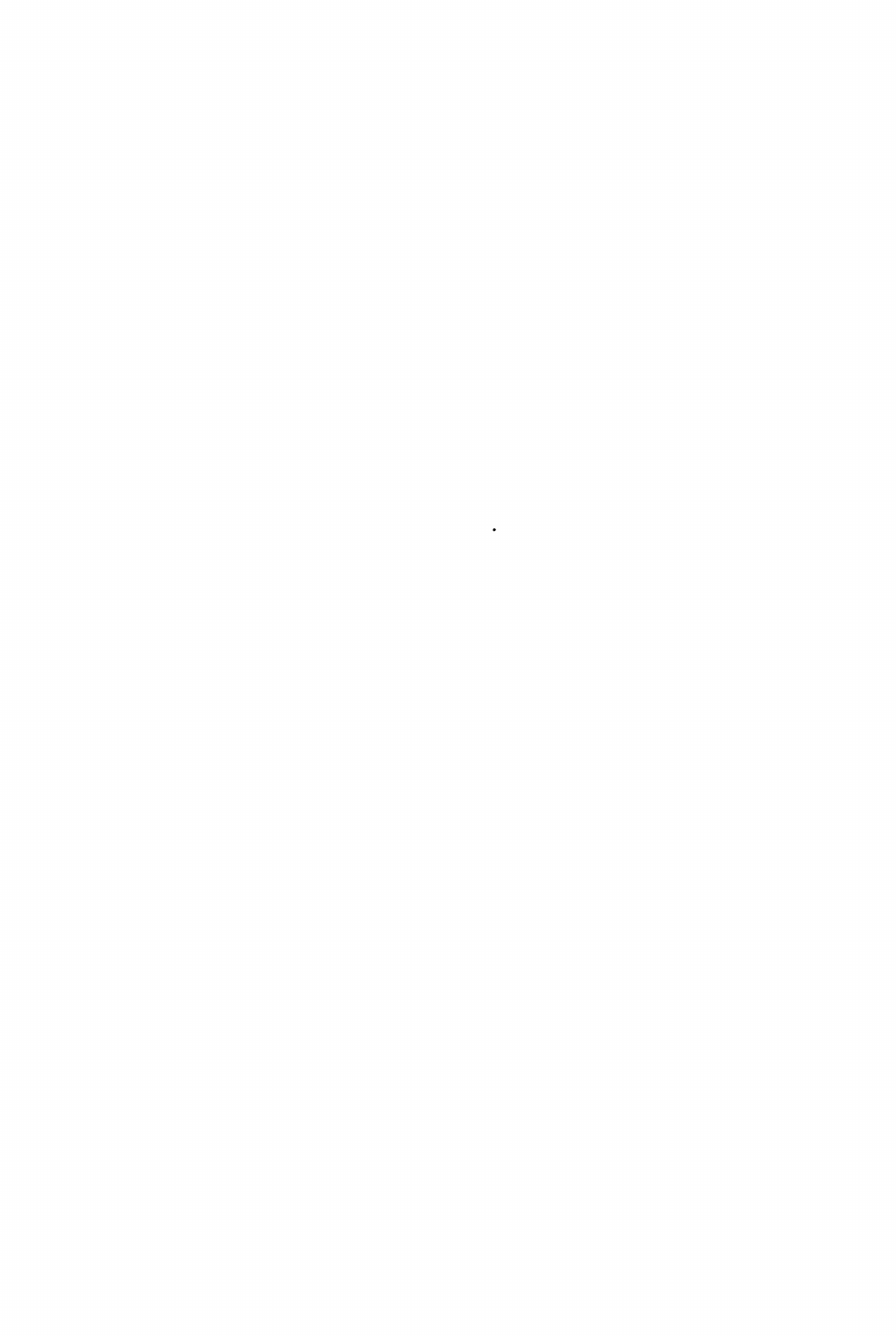The Committee on Institutional Affairs hereby submits to the European Parliament the following motion for a resolution together with explanatory statement:

## MOTION FOR A RESOLUTION

on the European Parliament's position concerning the reform of the Treaties and the achievement of European Union

## The European Parliament,

- A whereas participation in the European Communities and in the forms of cooperation based on them - have been beneficial both to the Member States and to the international community, but the passage of time, the experience acquired and the emergence of new political and economic challenges make reforms necessary,
- B aware that the pglitical, social and institutional development of the European Community falls far short of meeting the needs and the aspirations of European citizens,
- convinced that, ln the face of exacerbating international conflicts, the Community must finally fully assume the role due to it in the world - that of catalyst of peace and development,
- convinced that reform of the Institutions, indispensable though it is for improving the functioning of the Community, cannot replace joint action to meet the political, social and economic challenges of today and tomorrow,
- E whereas current efforts to achieve a better functioning of the fnstitutions under the existing Treaties should be tenaciously pursued pending fhe necessary reforms which Parliament has undertaken to prepare,

-o-

- having regard to its resolution of 9 July 1981 whereby it  $\mathbf{F}$ decided to set in motion itself a new political and legal process aimed at establishing European Union,
- (; convinced more than ever that the texts introducing institutional changes should be drawn up by Parliament itself, if necessary in successive stages,

$$
-5-
$$

PE 77.545/fin.

A.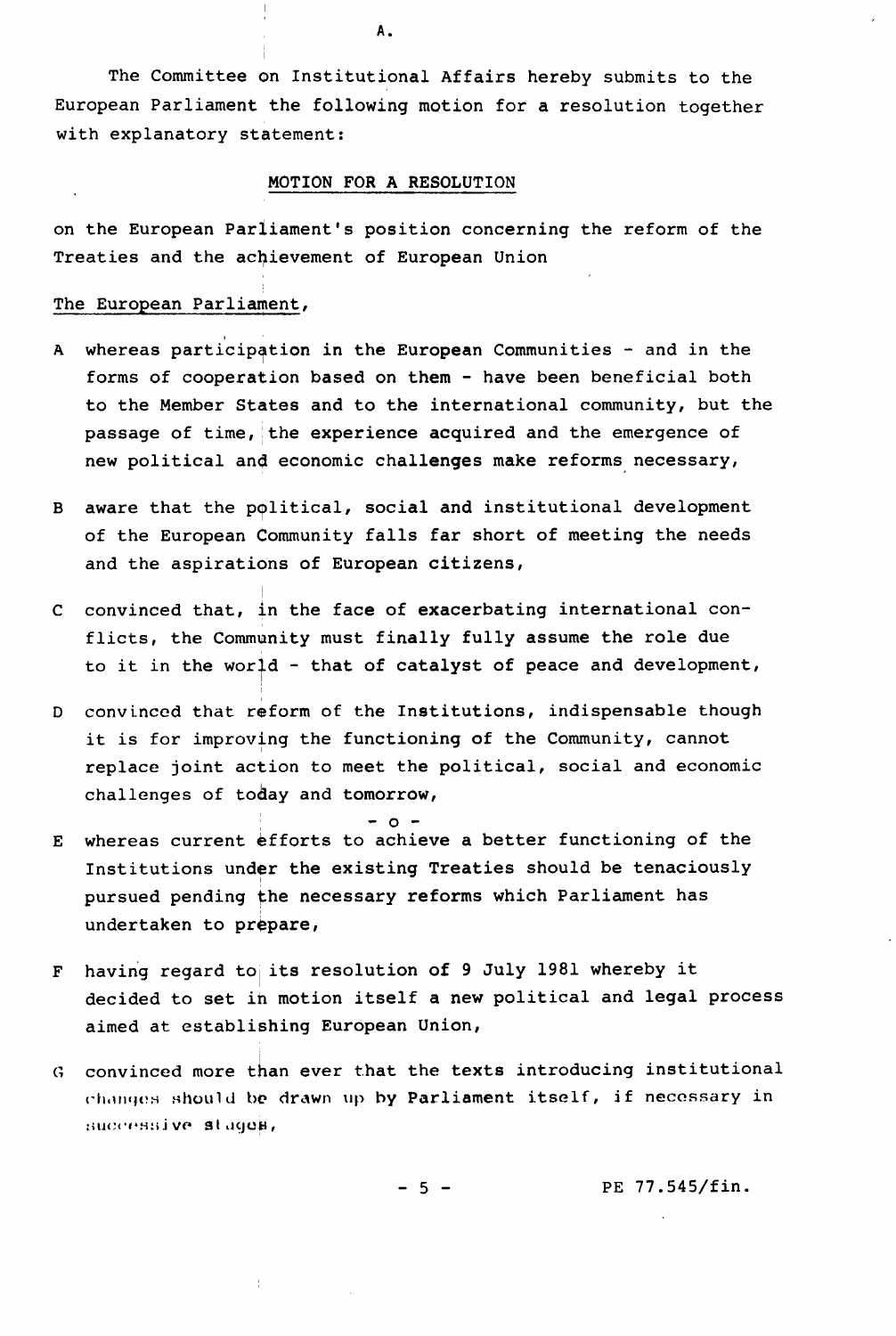H convinced that public opinion, provided it is well informed, wiII vigorously support moves towards European Union,

o

- o -<br>I having regard to the first report from the Committee on Institutional Affairs (Doc. 1-305/82),
- 1. Recalls that: 0 0
	- the objective of European Union was fixed as early as L952 by the Treaty establishing the first Community and has been reaffirmed since then on numerous occasions in the Treaties and various agreements, declarations and initiatives - as described in the Committee on Institutional Affairs' Selection of Texts;
	- advances made towards the objective of the Union, although considerable, have been spasmodic and inadequate to meet the economic and political challenges which the Community encountered - and these achievements are increasingly threatened by nationalistic practices and a return to traditional diplomatic procedures;

and declares that:

- achievement of the Union remains indispensable if joint actions more forceful, bolder and enjoying greater popular support than heretofore, are to be undertaken to counter the Community's growing dependence and vulnerability;
- the need for reforms is made all the more urgent by the forthcoming enlargement of the Community to include new Member States.
- 2. Considers, therefore, that, on the basis of the Treaties and Community agreements, declarations and Acts currently in force, a draft of modifications of the Treaties should be prepared, defining the tasks, competences and Institutions of the Union in accordance with the Communtity's fundamental values;
- 3. Proposes as the basis for such a draft the foflowing broad quidelines:

oo 6 - PE 77.545/fin.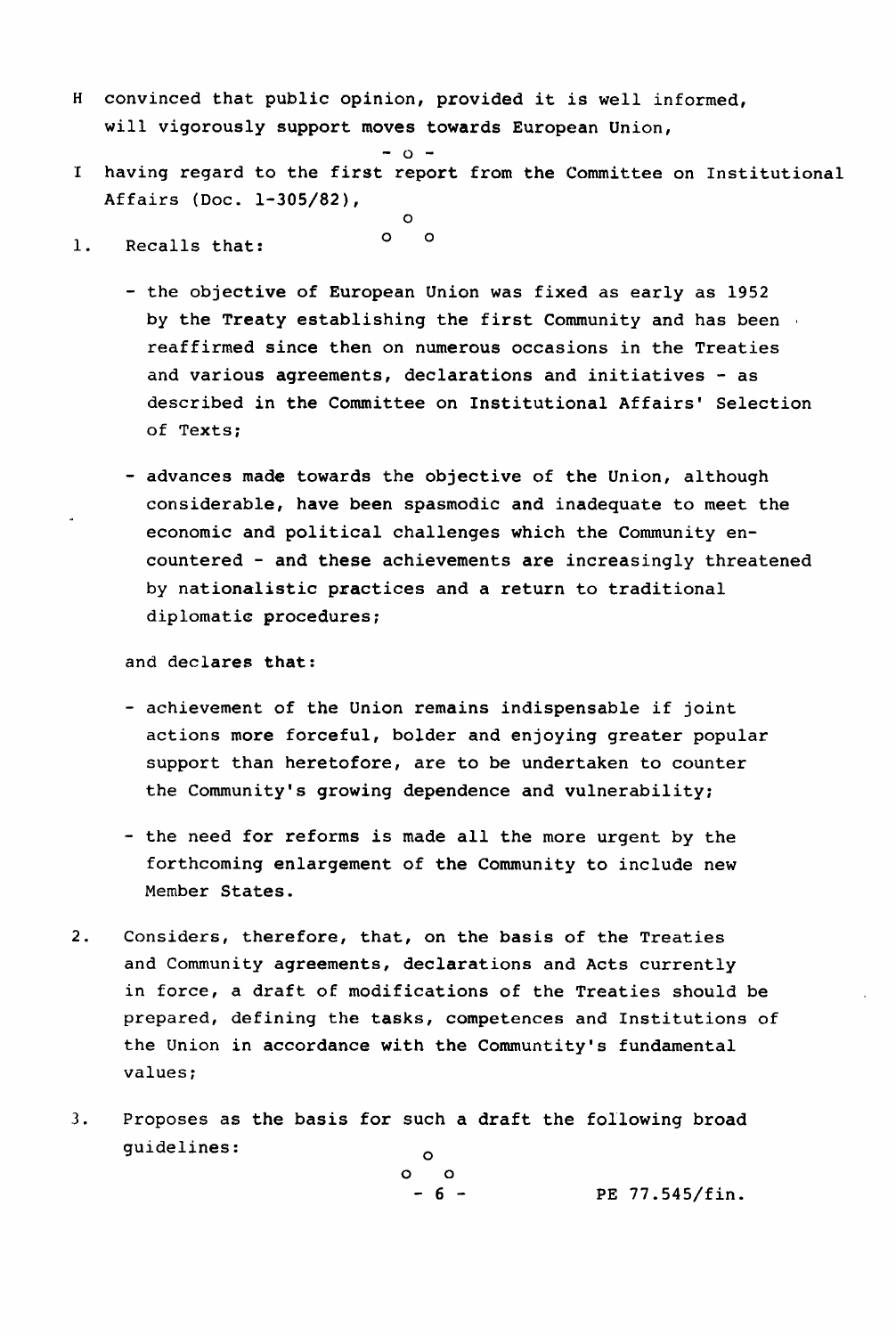- 4. The tasks of the Union as set out in particular at the Paris Summit of 1972 and in the 1975 reports by Parliament, the Commission, the Court and Mr Tindemans - shall be formulated with a view to:
	- (a) growing political, economic and social solidarity of its peoples in a context of respect for human ( individual and collective) rights and values and for democratic freedoms, as well as for ethnic and cultural diversity, of progress in social justice and of efforts to achieve full employment, stable economic growth, a higher quality of life, and the elimination of regional imbalances;
	- $(b)$  an effective commitment to balanced and just economic and social development for all the countries of the world and to a stable and open economy;
	- (c) a strong and responsible contribution to peace and security which respects the rights of the peoples;
	- (d) responsible conservation and rehabilitation of the natural environment and of natural resources in order to achieve sustainable development;
- The principle of subsidiarity one of the essential principles of the Union - implies that: 5.
	- (a) the Union shall only undertake those tasks which can be executed more effectively in common than by the Member States separately, or those, the execution of which requires a contribution from the Union;
	- (b) the Union shall act only in clearly delineated areas;
	- (c) the Union's competences shall take strict account of the distribution of tasks and areas of activity between the Union and the Member States,
	- (d) the distribution of tasks, of areas of activity and of comptences shall take account of the present state, but also of the prospects and the inevitable evolution of the Union;

$$
-0 -
$$
  
- 7 -  
PE 77.545/fin.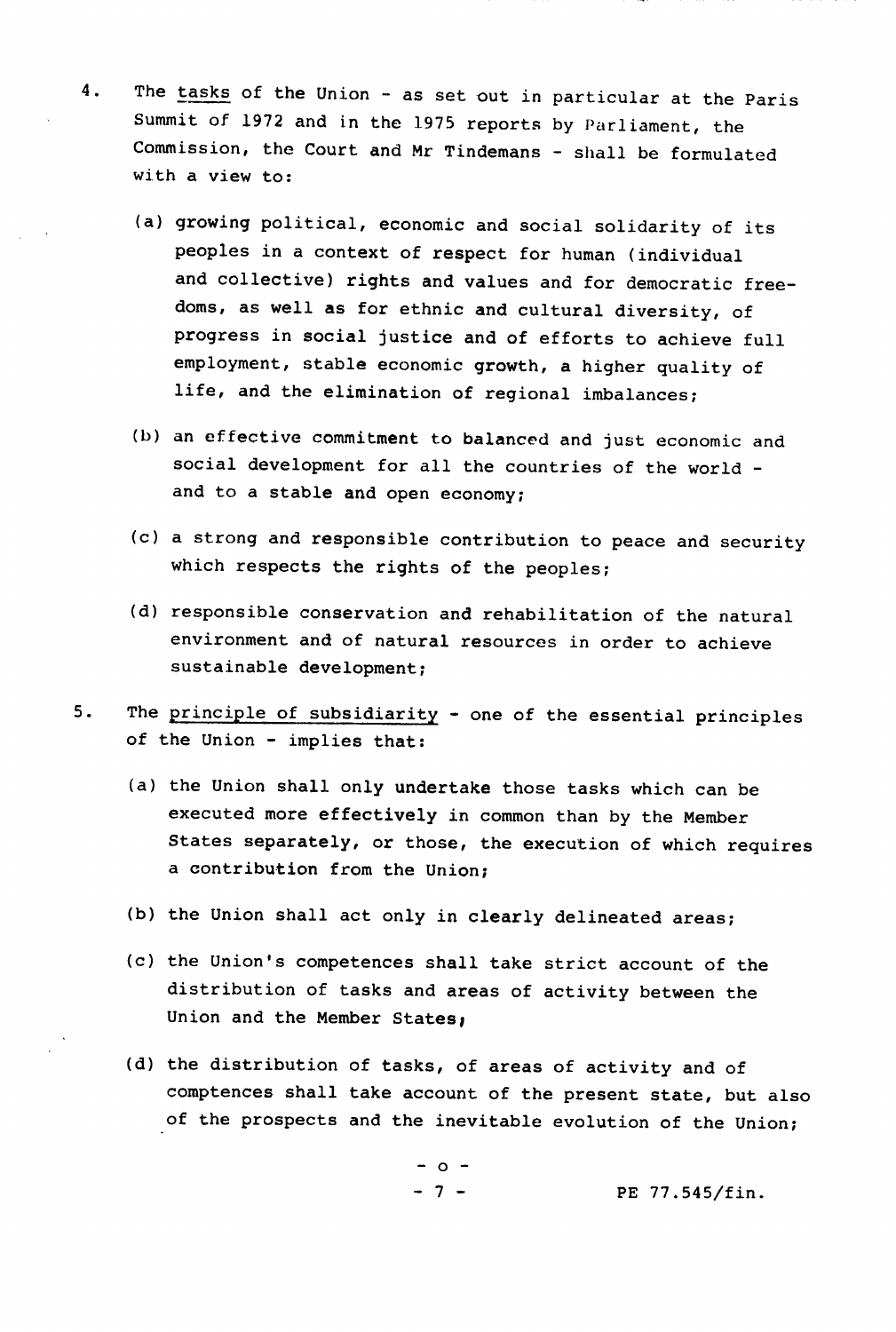- $6.$  To carry out these tasks the nature and scale of which may vary according to the rate of development of the Union - the latter must possess appropriate competences in order to:
	- (1) ensure that the policies of the Member States are compatible and convergent,
	- $(2)$  allow common policies to be formulated and implemented,
	- (3) propose new initiatives, whenever the principle of subsidiarity so reguires, in the following areas:
		- (a) the objectives laid down by the Treaties of Paris and of Rome,
		- (b) general economic policy (in particular: credit, investment, taxation, research), sectoral policies (industry, integration, agriculture, the tertiary sector, energy) and commercial policy (in particular as regards raw materials supplies),
		- (c) monetary policy and the parallel development of the economic and the monetary aspects of Economic and Monetary Union, and in particular the development of common instruments,
		- (d) implementation of a policy for society, particularly in thc areas of social, regional, environmental, cultural and information policy,
		- (e) gradual transition from national measures of cooperation with the countries of the Third World towards a vigorous common policy of development aid aimed at pronoting <sup>a</sup> more just world economic order,
		- (f) the gradual framing of a conmon European policy in the field of international relations and security;

 $-$  o  $-$ 

7. The European Union should be equipped with Institutions, set up in accordance with the principle of the separation of powers, which will ensure democratic legitimacy and scrutiny of Community decisions and the involvement of Ehe Member States in their making, and which improve the Community's ability to function and its willingness to take decisions.

 $- 8 -$  PE 77.545/fin.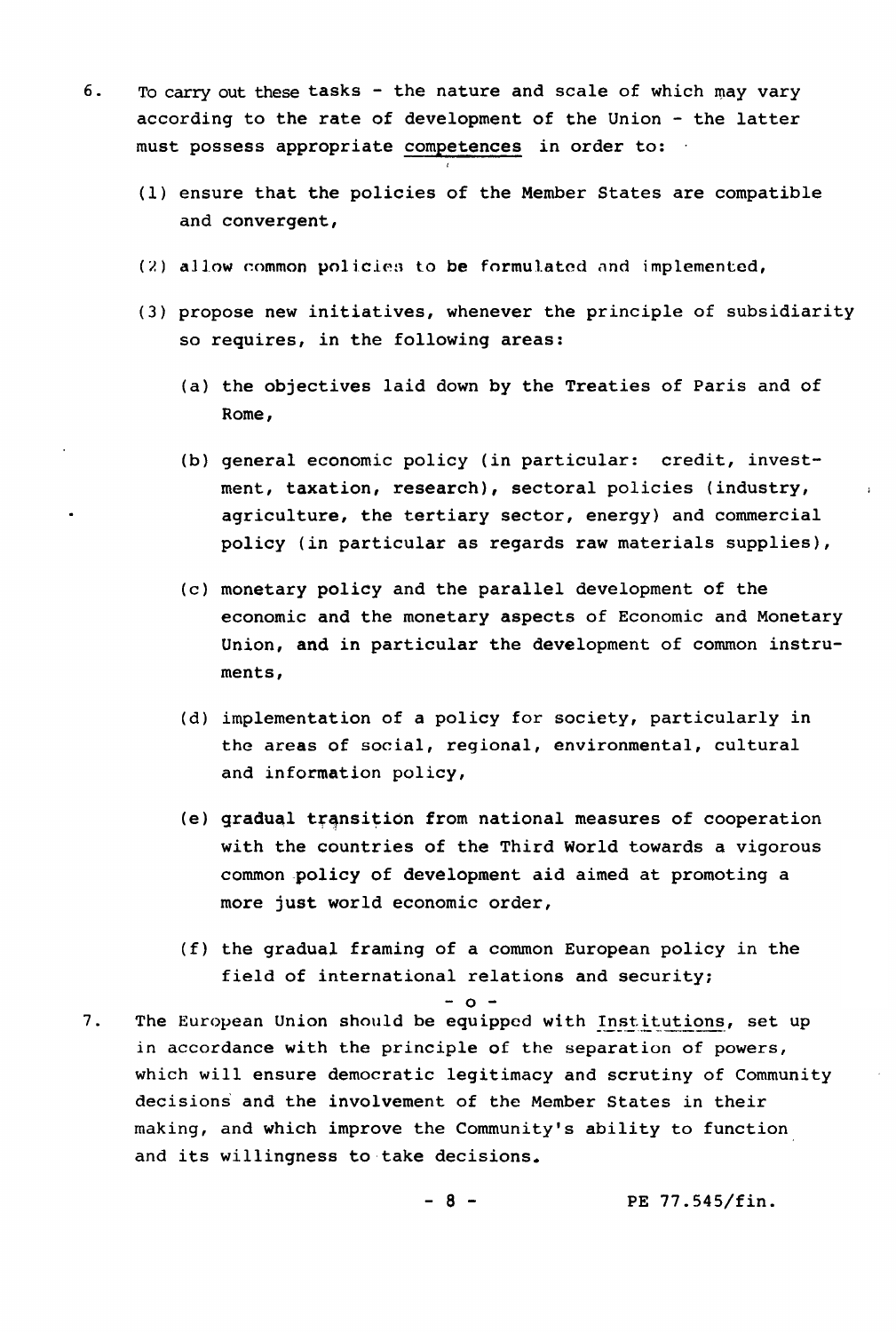The Institutions of the Community prefigure those of the Union, but the distribution of powers between them will have to be modified, especially as regards strengthening the role of the Commission, enhancing political control by Parliament, and redefining the role of the Council - so as to increase their capacity for action and make them serve better the needs of an entity in which not only States but also citizens are united;

- 8. The Community's present Institutions shall be readjusted so as, on the one hand, to eliminate the existing shortcomings and, on the other, to enable the Union to shoulder new tasks and to increase its competences; the Committee on Institutional Affairs shall define the structure and the powers of the Union's Institutions in accordance with the following criteria:
	- (a) a new balance between the Institutions must be worked out which will ensure that each of them will exert, within the limits of the Union's competences, a strong influence over the latter's decisions,
	- (b) the Commission, as the Union's pivotal Institution, shall fully exercise its initiatory and executive function; to this end, its statute shall be revised as regards the manner of its appointment, its structure and its responsibilities,
	- (c) the Council and Parliament, deriving their mandates, respectively from the Member States and the citizens of the Union, shall jointly exercise legislative power on the basis of the Commission's proposals or on their own initiative.

Similarly, they shall jointly ratify treaties concluded by the Union and shall together constitute the Union's budgetary authority,

- (d) Parliament shall exercise political control over the Executive and shall participate, in appropriate ways, in its constitution as well as in the appointment of the Members of the Court of Justice,
- (e) the Council must be enabled, by means of appropriate procedures, to take promptly decisions which lie within its powers,

 $-9 -$ 

PE 77.545/fin.